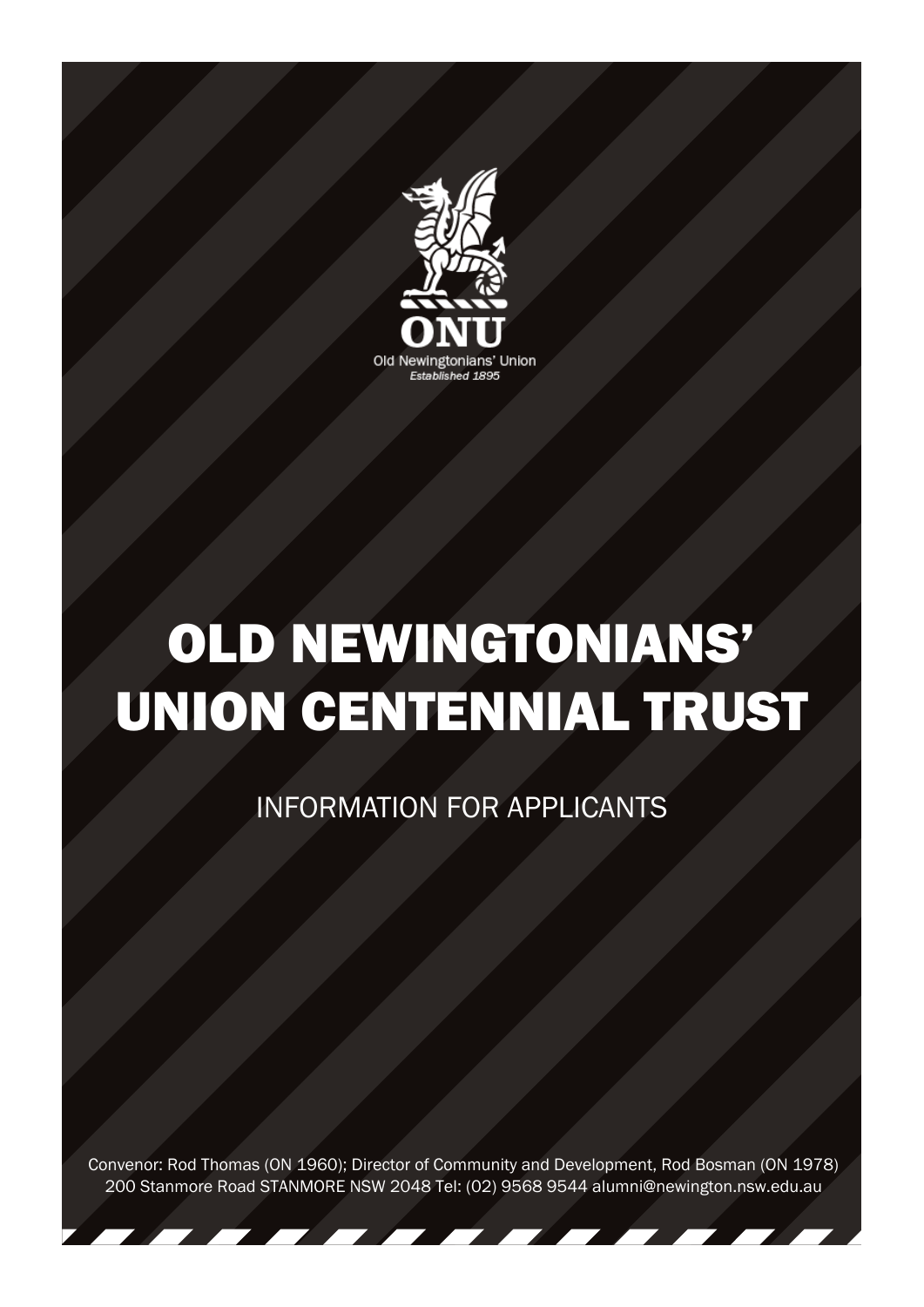## Objectives of the Trust

The principal objective of the Trust is to identify and recognise those Old Newingtonians who have made substantial achievements in their chosen field and who, with the financial assistance contemplated by the Trust, could avail themselves of further relevant education and personal development leading to major career advancement.

The Trust is also intended to encourage those attributes regarded as necessary for an individual to excel in the community. These include:

- Pursuit of excellence
- Dedication to learning
- Leadership
- Breadth and depth of vision
- Clarity of mind and expression
- Strength of character
- Concern for national progress
- Advancement within their chosen calling

#### Fields of endeavour

The Deed envisages that all fields of endeavour, whether academic or otherwise, would be equally acceptable for consideration by the election Panel. Such fields may include:

- Academia
- Commerce
- Military
- Government
- Sport
- The Arts
- **Theology**
- Education
- **Community**
- Professions

#### Form and amount of Endowment

The benefits flowing from the endowment are envisaged to be twofold. Firstly, having been chosen as a Centennial Trust Fellow, the beneficiary will enjoy public recognition of his achievements to date and prospects for the future. Secondly, he will receive particular benefit from the provision of funds for further study, research or to enable the acquisition of greater practical experience. It is envisaged that endowments in the order of \$10,000 to \$20,000 in any one year will be awarded (all in current dollars). Benefits may only be paid out of income. The corpus will not be distributed for the purpose of endowment.

The Trust has sought and obtained a ruling from the Australian Taxation Office that income earned by the Trust (i.e. Interest income on the Corpus) is exempt from income tax under Section 23 (j)(ii) of the Income Tax Assessment Act.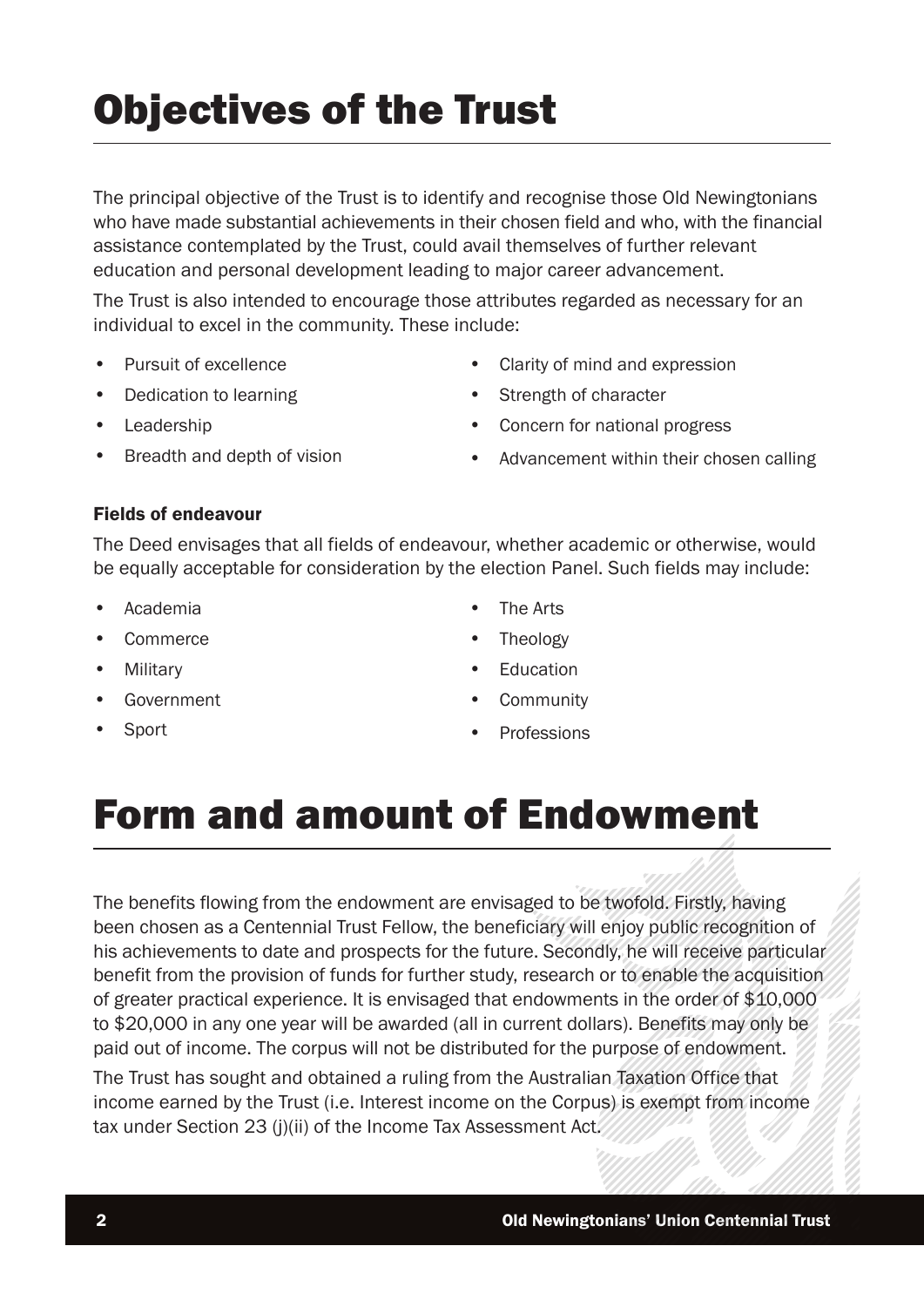#### Candidate selection

All applicants must be Newington Old Boys who have been enrolled for no less than one year in Senior School. Otherwise there is no restriction on application, although preference will be given to applicants under 40 years of age at the time of application.

The Trust Deed requires that the Trustees convene a Selection Panel consisting of three people, none of whom will be Old Newingtonians, parents of Old Newingtonians or members of College staff. The separation of Trustees and the Selection Panel is intended to avoid any conflict of interest, either actual or perceived.

The selection process will commence with a formal written application either by the proposed candidate or by a nominator on his behalf, such application is to include at least three references and appropriate information as to the individual's school life, education and career to date. From those applications the Selection Panel will select the recipient.

The first ONU Centennial Fellow was announced in August 1996, with subsequent applications being considered annually.

### Recipient's obligations

The successful candidate may be required to assist the ONU from time to time to fulfil various public and College duties. Although the endowment is a gift, it is intended that, where a Fellow is able, he may make a contribution at some time in the future to assist

in the growth of the corpus of the Trust's funds.

#### Further info

An Application Form and Information Memorandum are available on the Newington Website http://www.newington.nsw.edu.au/community/alumni/onu-centennial-trust/ Copies of the Trust Deed are also available upon request. Further information is available from *Newington College – Community and Development.* Jennifer Chapman, ONU Alumni Officer (02) 9568 9544 or alumni@newington.nsw.edu.au